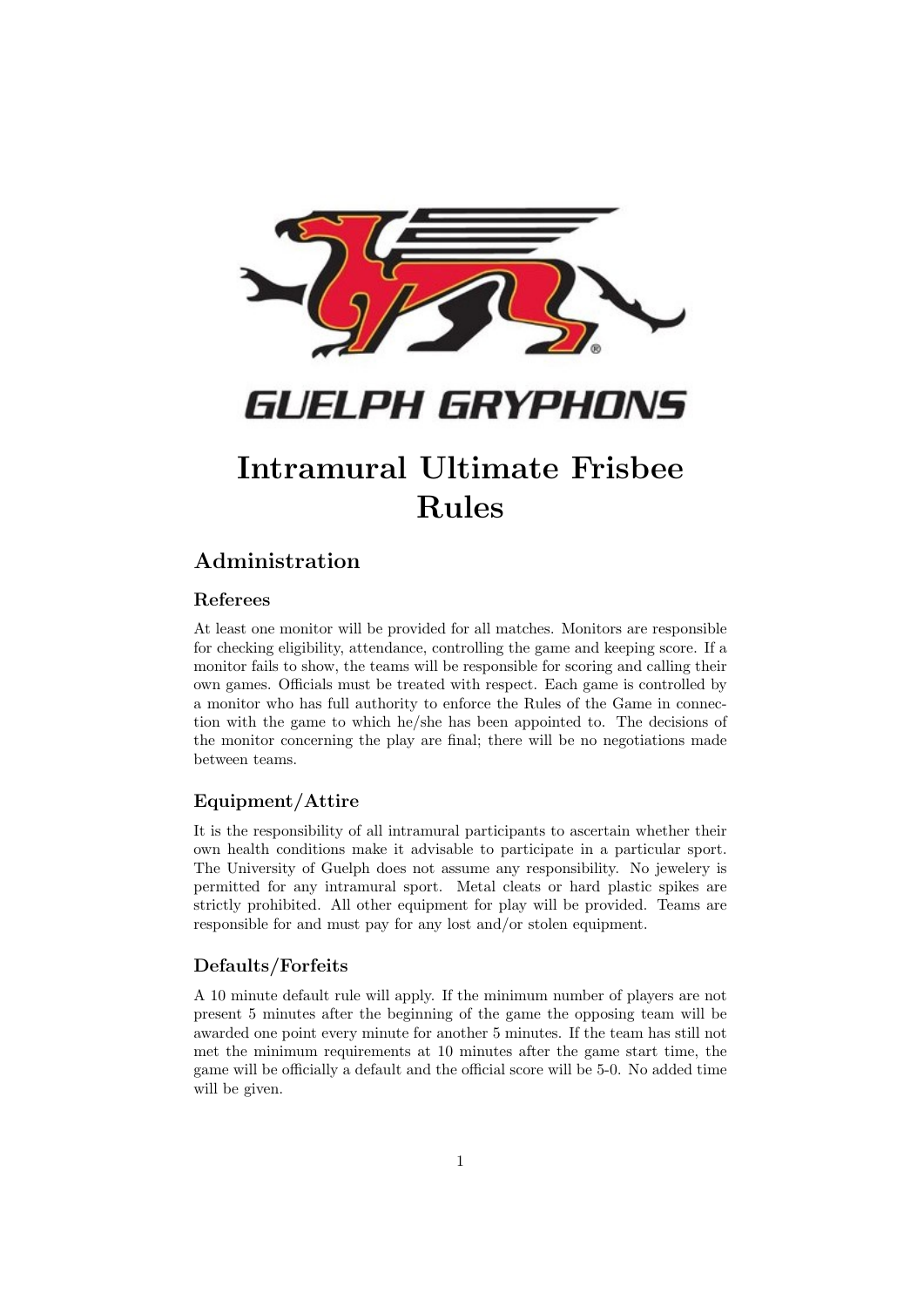#### Team Requirements

The minimum number of players on the field to prevent a default is 5. Each co-ed team needs to have an equal amount of females to males on the field at all times (must have 2 females and 2 males plus an additional person to avoid a default), with the odd person being of either sex. A full team consists of 7 players, with the odd player being of either sex. Each team may only have two members of the Guelph Ultimate Team/Club on their roster, and only one on the field at the team.

# Gameplay

#### Field

Field for Ultimate Frisbee is rectangular with end zones at each end. A regulation field is 70 yards by 40 yards, with end zones 25 yards deep.

The game will be split into two 20 minute halves. There will be a short break between the two halves.

#### How to Initiate Play

To begin play the ultimate players from each team lines up at their end zone, and the defensive team pulls (throws) the disc to the other team as a "kick-off". Pulls are long throws, and they are thrown in efforts of giving the offensive team poor field position and a chance for the defence to get down the field soon enough to stop advances.

The pull is often started by a member of the defending team raising one arm with the disc to show that they are ready to pull the disc and begin play. The team that pulls to start the game is usually decided in a manner similar to a coin toss. Instead of using a coin an ultimate frisbee disc is used. The team that wins the frisbee toss decides whether or not they would like to pull first. On the pull, should the offensive team touch the frisbee and fail to catch it, the defensive team gains control of the frisbee.

After a point is scored, the teams exchange ends. The team who just scored remains in the end zone, and the opposing team takes the opposite zone. Once the opposing team gets to the other side of the field, play resumes with another pull. The team that just scored becomes the defensive line, and the offensive line throws (pulls) the disc down the field to them.

#### Scoring

Each time the offence completes a pass in the defenses end zone, the offence scores a point.

#### Movement of the Disc

The disc may be advanced in any direction by completing a pass to a teammate. Players may not run with the disc. The person with the disc (thrower) has 10 seconds to throw the disc, but the player guarding ("marker") must count the 10 seconds aloud.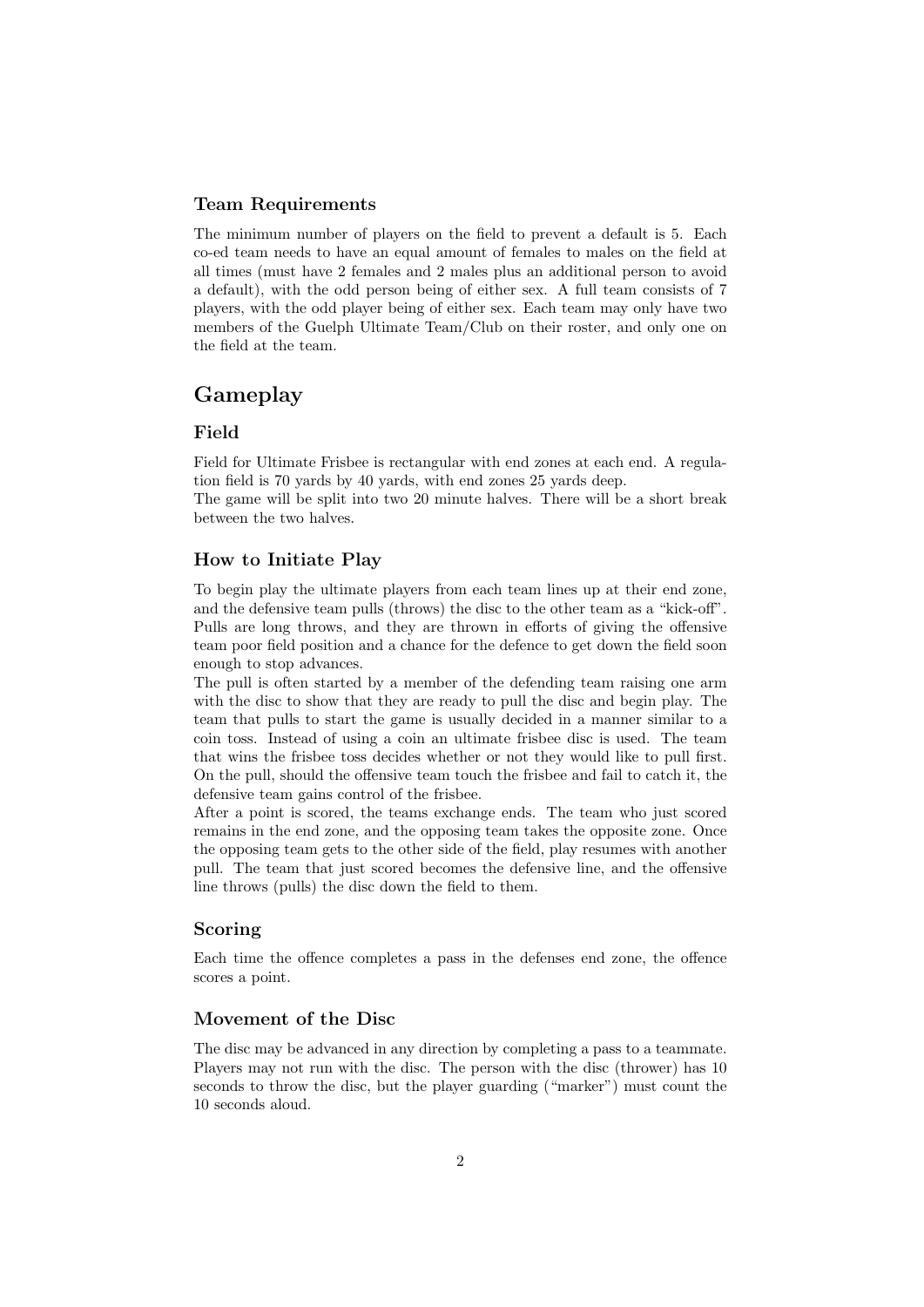#### Change of Possession

An incomplete pass results in a change of possession. When this happens the defence immediately becomes the offense and gains possession of the disc where it comes to a stop on the field of play, or where it first traveled out of bounds. Play does not stop because of a turnover. Reasons for turnovers:

Throw-away - the thrower misses his target and the disc falls to the ground. Drop - the receiver is not able to catch the disc.

Block - a defender deflects the disc in mid-flight, causing it to hit the ground. Interception - a defender catches a disc thrown by the offence.

Out of bounds - the disc lands out of bounds, hits an object out of bounds or is caught by a player who lands out of bounds or leaps from outside the playing field.

Stall - a player on offence does not release the disc before the defender has counted out ten seconds.

### Substitutions

Substitutions may only occur after a point has been scored and during an injury timeout only.

#### Non-Contact

No physical contact is allowed between players. Picks and screens are also prohibited. A foul occurs when contact is made.

#### Fouls

When a player initiates contact on another player a foul occurs. When a foul disrupts possession, the play resumes as if the possession was retained. If the player committing the foul disagrees with the foul call, the play is redone. The monitor can give an opinion, but they are not responsible for making this call.

#### Self-Refereeing

Players are responsible for their own fouls, line calls and score. Players resolve their own disputes.

#### Spirit of the Game

Ultimate stresses sportsmanship and fair play. Competitive play is encouraged, but never at the expense of respect between players, adherence to the rules, and the basic joy of play.

# Playoffs

Players must have played one-third of their teams regular season league games to be eligible for playoffs.

All competitive teams are guaranteed at least one playoff match after the regular